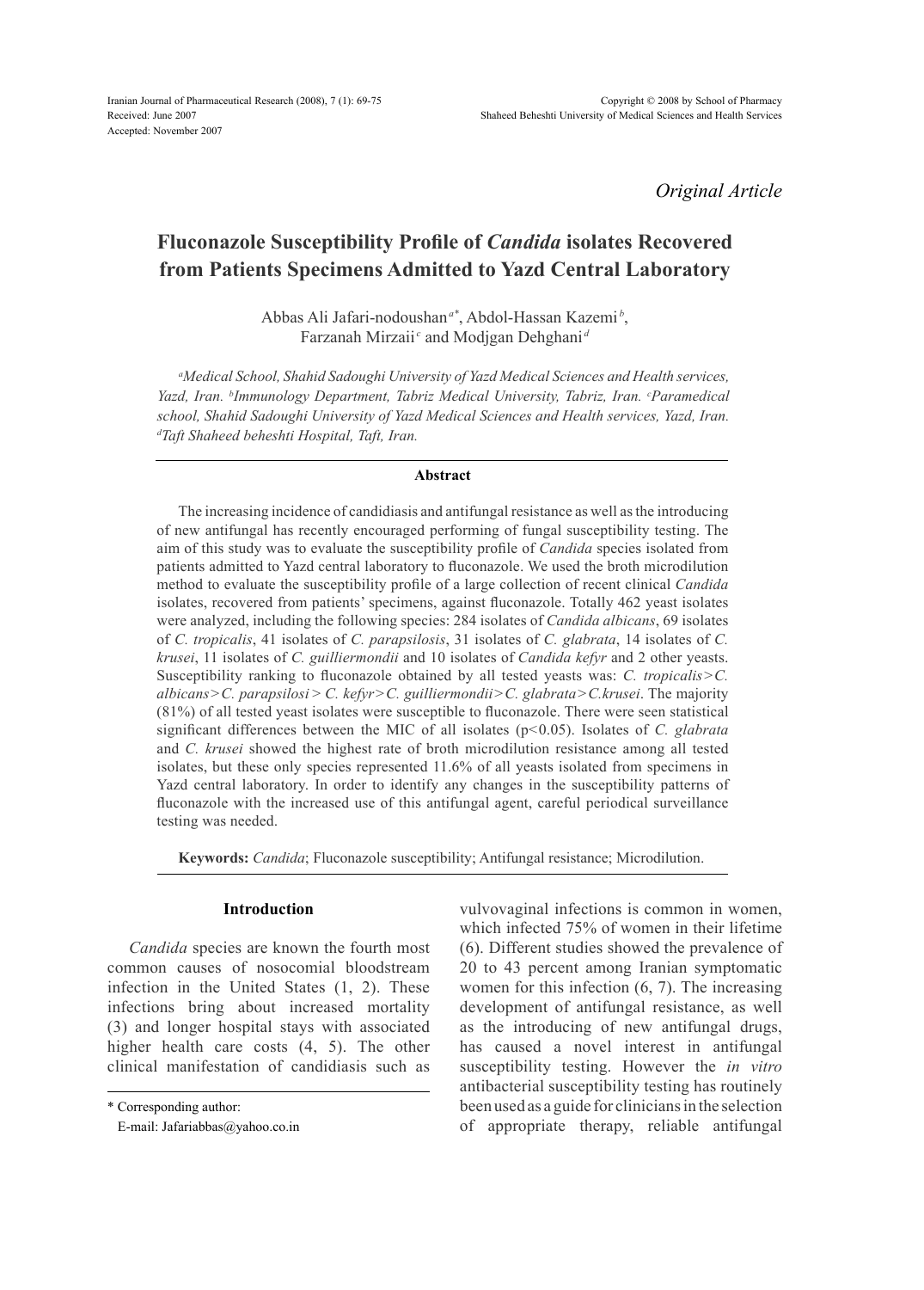susceptibility testing is clearly decades behind that for antibacterial susceptibility testing and remain in evolution (8-11).

The 1992 National Committee for Clinical Laboratory Standards (NCCLS) guidelines for susceptibility testing of *Candida* species and *Cryptococcus neoformans* described a broth macrodilution method (M27-P) using semisynthetic RPMI 1640 medium at pH 7.0, with a spectrophotometrically standardized inoculums and fixed incubation and endpoint reading criteria (12). Since the NCCLS method for measuring the performance of antifungal drugs on a large scale was labor-intensive and time-consuming, therefore recent efforts have been focused on the developing more simple methods that produce results compatible with the NCCLS methodology (13-15). Based on these efforts, the NCCLS published a guideline for antifungal susceptibility testing and interpretative breakpoints for triazoles and 5-flucytosine. The proposed method is a broth dilution method that has good inter- and intralaboratory reproducibility for testing yeasts (14, 17).

A microdilution broth method, which is a miniaturization of the macrodilution broth (M27-P method), is equivalent to the macrodilution broth method and recommended as an alternative standard method by the NCCLS sub-committe on antifungal susceptibility testing (12, 14, 18).

Fluconazole is the most widely used drug and well tolerated azoles in the clinical setting that has good clinical activity against *C. neoformans* and most *Candida* species. The increased use of this drug has caused increasing rate of resistance among *Candida* spp, mainly *C. glabrata* and *C. krusei* isolates (15,16). The susceptibility patterns of *Candida* species to fluconazole may be changed following the increasing worldwide use of this antifungal, routine and precise surveillance testing as well as *in vitro* susceptibility testing is necessary to help clinicians in the selection of appropriate therapy (19).

The general purpose of the present study was to evaluate the *in vitro* susceptibility profile of a large recent clinical *Candida* isolates to fluconazole using the broth microdilution method.

# **Experimental**

# *Microorganisms*

From January 2006 to December 2006 we selected all recent clinical yeast isolates that were recovered from patients' specimens in Yazd central laboratory. Candida isolates were recovered from patients with both sexes and different ages, which referred for diagnosis of candidiasis infections such as cutaneous, vulvovaginal, oral, urinary tract candidiasis and onychomycosis. The yeast isolates, which recovered from patients with the history of antibiotic and immunosuppressive agents, were excluded from this study. These cultures were originated from various types of biological material, including oral cavity, vaginal discharge, and urine. The isolates of *Candida* species were then identified by sub-culturing on CHROMagar *Candida* (CHROMagar, France), performing the germ tube test, hyphae/ pseudohyphae and chlamidospores growth, carbohydrate fermentation and assimilation, methods as described by Terai and Sandven (20, 21). A single colony from each isolate (24 hours culture) was re-suspended in 5 ml 0.85% sterile saline, and a density of  $1-5\times10^6$  cell/ml prepared. The suspension was firstly diluted 1/50 in sterile saline followed by dilution 1/20 using sterile RPMI, and used for susceptibility analysis.

# *Antifungal susceptibility testing*

FluconazoleMIC endpoints and checkerboard titrations was determined using broth microdilution tests according to the NCCLS document M27-A2 (14).

Fluconazole stock solutions (Sigma) prepared by dissolving 8192 µg fluconazole powder in 100 µl of Dimethyl Sulfoxide (Sigma), and stored at room temperature for 30 minutes. The drug solution were then diluted in two-fold increments RPMI 1640 broth (Sigma) medium buffered to pH 7.0 with 0.165 M morpholinepropanesulfonic acid (Sigma) to final concentration from 1024 to 0.5  $\mu$ g/ml. The broth microdilution test was conducted using the sterile plastic microtitration plates containing 96 round-bottom wells, with their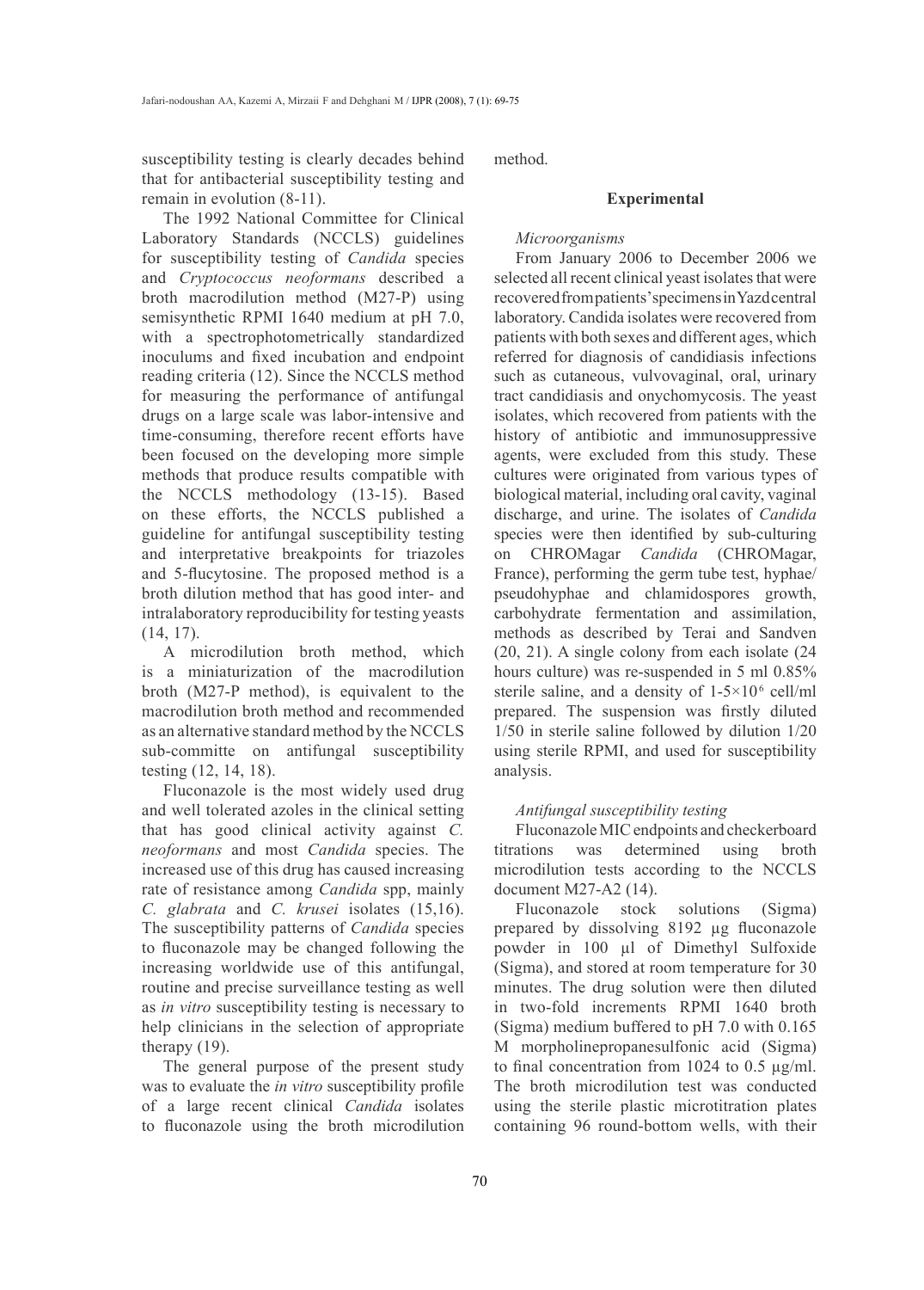| Spacial (market)         | <b>This</b> | Chail cavity        | Vojcel centr | <u> Mars Shown</u> |
|--------------------------|-------------|---------------------|--------------|--------------------|
| G. albitang (2019)       | 32 (18.7%)  | 119 (H.SK)          | 57 (51.TK)   | 21 (7.4%)          |
| C. tropicalis (GP)       | 17 (24.6%)  | 21 (11.74)          | 11 (31.3%)   | 10.59              |
| C. prosperflowin (44)    | 6 (14.0%)   | 11 ( <b>JALE</b> K) | 9 (275)      | 15 (SEPA)          |
| C. globrone (ST)         | 19 (61.2%)  | 6(19.4%)            | 6 (U. T.G.   | ראס ב              |
| C. Americ (14)           | 5 (U.TX)    | 1(KTX)              | 3 (21.75)    | 1 (72%)            |
| C. graffor accounts (11) | 3 (23 TX)   | <b>2(ULIX)</b>      | 3 (77.3%).   | 3 (27 3 %)         |
| C. Aufor (UI)            | 2 (20%)     | 2006)               | 3 (376).     | 3 (30%)            |
| Total (Will)             | IN (2.6%)   | 168 (36.1%)         | 141 (SLS %)  | 47 (10.2%)         |

|  |  |  |  |  |  |  |  | Table 1. Frequency of <i>Candida</i> species isolated from various clinical specimens. |
|--|--|--|--|--|--|--|--|----------------------------------------------------------------------------------------|
|--|--|--|--|--|--|--|--|----------------------------------------------------------------------------------------|

Miscellaneous: isolated from nail, intertriginous candidiasis lesions, and pus specimens.

corresponding covers were as follows:

Microdilution plates were set up in accordance with the NCCLS reference method (14). Each microdilution well contained 100 µl of two-fold fluconazole concentration and 100 µl of inoculums (in RPMI medium). The total volume of all wells was therefore  $200 \mu l$ , which gave final concentration of fluconazole from 512 to 0.25  $\mu$ g/ml, and 0.5-2.5×10<sup>3</sup> cell/ ml *Candida*. The microdilution plates were incubated 48 hours in 35°C shaker adjusted at 150 rpm.

The MFC (minimum fungicidal concentration),  $MIC_{90}$  (Minimum inhibition concentration at which 90% of the isolates are inhibited) and  $MIC<sub>50</sub>$  endpoints (Minimum inhibition concentration at which 50% of the isolates are inhibited) were defined as the lowest concentration at which a prominent decrease in growth (approximately 90% and 50% relative to the growth of the control wells occurred after 48 h of incubation), as determined by plating out the wells suspension onto Sabouraud agar plates (Oxoid, UK) and performing a colony count (22). One way analysis of variance test (ANOVA) was used for the determination of statistical differences of MICs between *Candida* species. A quality control (QC) strain, *C*. *albicans* ATCC 10321, was tested periodically and the test results with an out-of-range QC were excluded from analysis (23). For each isolate test, two drug-free growth wells were included as control well. The breakpoints used for the definition of susceptibility categories are those proposed by the NCCLS and were as follows:

Fluconazole susceptible if MIC≤8.0 μg/ml, dose dependent susceptibility (DD-S) if MIC from 16.0 to 32.0 μg/ml, and resistant if MIC  $\geq$  64.0 μg/ml (24).

| Cambio genter  | MC Log.  |     | ME (gg/ml) |             |
|----------------|----------|-----|------------|-------------|
|                |          | MC. | MC.        | MFC (grini) |
| C. albitmen    | L25-64   | 0.5 | -4         | ы           |
| C. trapicale   | LS-32    | D.S | 2          | 64          |
| C. purupakan   | 125-125  | ı   | 8          | 256         |
| C. globrota    | 1-125    | 4   | $-44$      | 512         |
| C. Imperi      | 32-256   | 32  | -125       | -512        |
| C. gedformende | 4256     | 4   | 32         | -256        |
| 医单位            | $2 - 64$ | 2   | 16         | -13         |

**Table 2.** Susceptibility profile of 460 *Candida* spp. isolates to fluconazole.

 $MIC<sub>50</sub>$ : Minimum inhibition concentration (MIC) at which 50% of the isolates are inhibited.

 $MIC<sub>90</sub>$ : MIC at which 90% of the isolates are inhibited.

MFC: Minimum fungicidal concentration.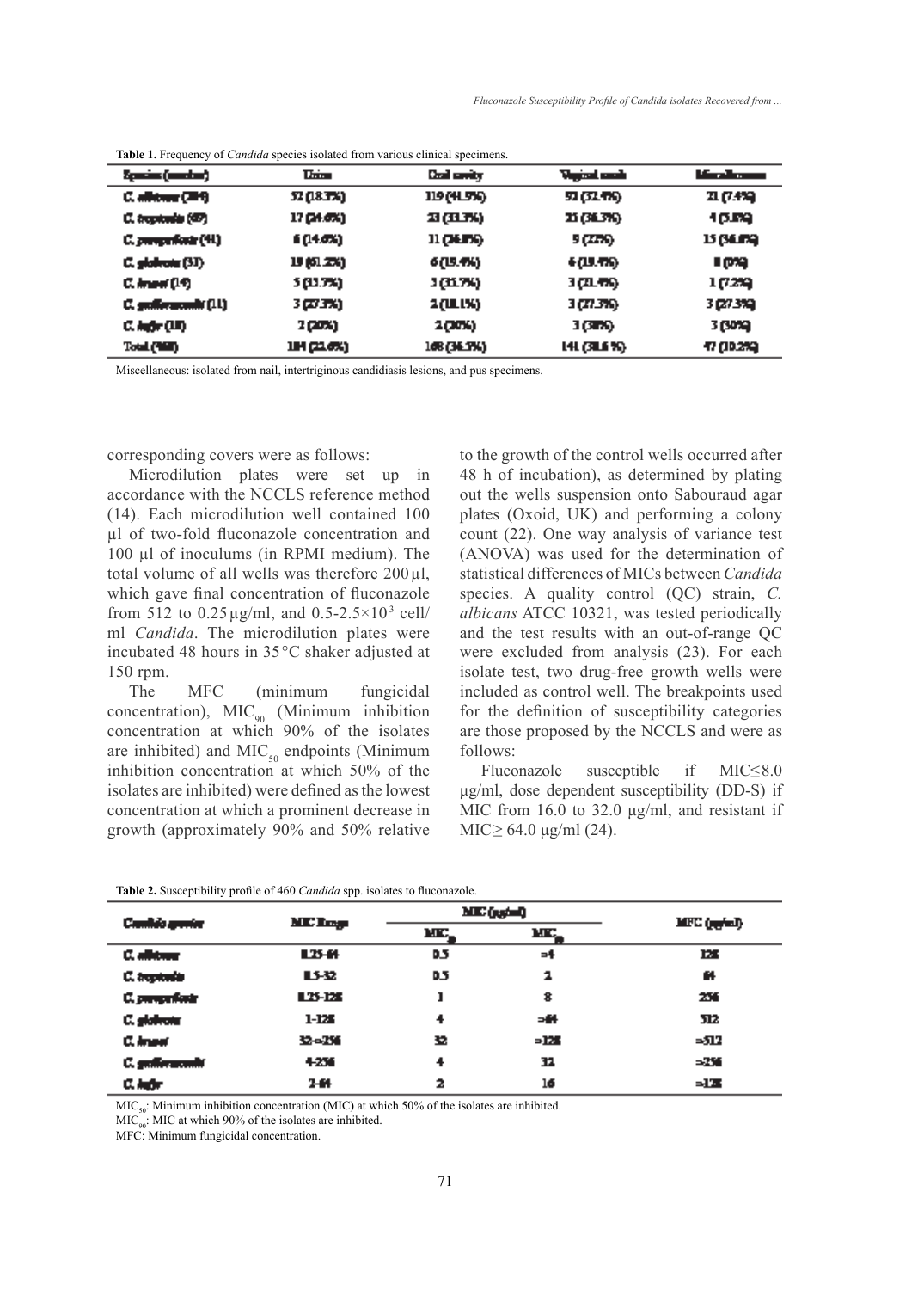| Contribution Spaces |     | Σ    |    | ШX  |    | ĸ    |              |
|---------------------|-----|------|----|-----|----|------|--------------|
|                     | N   | x    | N  | x   | N  | x    | <b>Tatal</b> |
| C. offences         | 25  | 91.2 | IJ | €7  | ÷  | ᅭ    | 34           |
| C. septembe         | œ   | 51   | 3  | 44  | ۰  | ۰    | Ð            |
| C. porquebate       | 35  | 63.4 |    | 9.7 | נ  | 49   | 41.          |
| C. plainting        | 2   | 65   |    | 115 | ŋ  | 80.6 | 31.          |
| C. Irvant           |     | п    |    | ۰   | L4 | 100  | L4           |
| C. guiltermonde     | 2   | 16.7 | 5  | 414 | 4  | 34.4 | п            |
| G. befor            | f   | œ    | 7  | œ   | נ  | x    | LG.          |
| Taki I              | 373 | п    | 34 | 7.4 | 11 | 11.6 | 460          |

**Table 3.** Fluconazole category of susceptibility in 460 *Candida* tested isolates.

S: Susceptible

DDS: Dose dependent-susceptible

R: Resistant

#### **Results**

We were able to test 462 yeast isolates sequentially recovered from specimens cultured in Yazd central laboratory, including the following species: 284 isolates of *C. albicans*, 69 isolates of *C. tropicalis*, 41 isolates of *C. parapsilosis*, 31 isolates of *C. glabrata*, 14 isolates of *C. krusei*, 11 isolates of *C. guilliermondii* and 10 isolates of *C. kefyr* and 2 other yeasts. Clinically significant yeast isolates were obtained from different body sites, were shown in Table 1.

The values of MFC,  $MIC<sub>90</sub>$  and  $MIC<sub>50</sub>$  of fluconazole broth microdilution tests obtained from the different species of *Candida* are shown in Table 2. Inhibition concentrations were mostly dependent on the species of *Candida* tested, regardless of the source of the pathogen. Broth microdilution susceptibility performed with *C. krusei* and *C. glabrata* isolates generated higher inhibition concentrations than *C. tropicalis*, *C. albicans,* and *C. parapsilosis*. *C. krusei* isolates showed the highest inhibition concentrations in current study.

The susceptibility ranking for fluconazole was: *C. tropicalis* >*C. albicans>C. parapsilosi > C. kefyr>C. guilliermondii >C. glabrata > C.krusei.* There were seen the statistical significant differences (one way ANOVA) between the MIC and MFC of all *Candida* isolates (p<0.01).

Fluconazole susceptibility categories are summarized by *Candida* species in Table 3. Overall, 81% of the 460 *Candida* isolates tested were susceptible to fluconazole. The incidence of isolates judged as resistant to fluconazole was 4.9% for *C. parapsilosis*, 20% for *C. kefyr*, 2.1% for *C. albicans*, 36.4% for *C. guilliermondii*, 80.6% for *C. glabrata* and 100% for *C. krusei* isolates.

# **Discussion**

The rapid development and spread of antifungal resistance for treatment of systemic candidiasis has become an increasingly serious public health problem in a wide range of infectious diseases. Failure in treatment following the development of azoles resistant Candia strains seems to be becoming more common after long-term azole's treatments. This new phenomenon has increased the efforts towards developing a standardized reference method for general susceptibility testing of yeasts (25).

The major source of susceptibility test variation for azoles is probably the fact that endpoints are less sharp compared with those of other antifungal (e.g., amphotericin B). This lack of sharp endpoints is more frequently seen with *C. albicans*. Broth microdilution with agitation of the plates before reading (24) resulted in clear-cut visual endpoints, but visual reading is a subjective operation, particularly problematic with azoles. Probably, that is the cause of the modest agreement (50 to 75%) observed with 5 of 10 strains tested for fluconazole MICs in a recent international collaborative study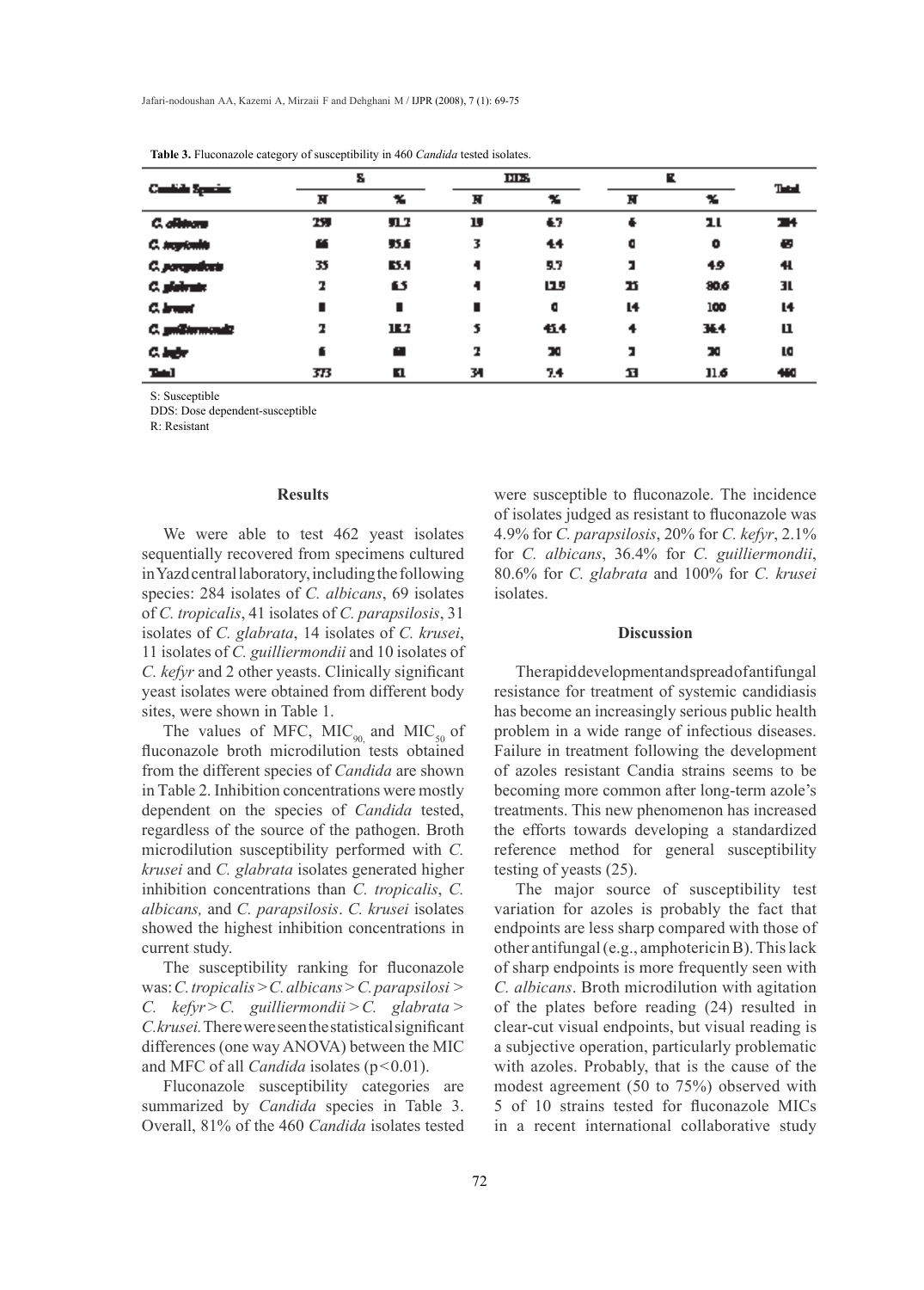(25). More recently (27), variations such as less dense inoculate and second-day reading have demonstrated better interlaboratory agreement with the broth microdilution test for amphotericin B, fluconazole, and flucytosine than other previous collaborative studies (27). We suspect that the lack of reproducibility with azoles is due mainly to the visual reading of MICs.

In our study the fluconazole broth microdilution procedure was used to analyze the susceptibility of a clinical collection of 462 yeast isolates recovered from positive specimens sent to Yazd central laboratory. The plating out and culturing of the test results onto Sabouraud agar plates and performing the colony count provided consistent and objective values for endpoint readings. The broth microtiter technique, however is economical and less time-consuming than macrodilution tests, in addition, it was able to eliminate uncontrolled results as it facilitated data analysis. This is the largest surveillance study of fungal susceptibility to fluconazole performed in Yazd.

We were able to test a significant number of isolates representing the most clinically relevant species of *Candida*. The non-*albicans* species isolates consisted as much as 38.3% of all yeasts tested. The isolation of non-*albicans* isolates in present study was according to other reports by different centers (18, 28). In present study *C. tropicalis* was known as the second most commonly species of *Candida* isolated and recovered from clinical specimens, just in contrast to the United States and Europe, where *C. glabrata* was reported as the second or third most common isolated species from patients with invasive infections (29, 30). *C. glabrata* and *C. krusei* isolates together represented only 9.7% of all yeast isolates in our study in Yazd.

Since antifungal drug resistance may become more prevalent, it is increasingly important to evaluate current susceptibility profiles and emerging of resistance trends for *Candida* species (9, 11, 30). In our study most of the clinical yeast isolates were susceptible to fluconazole. However, it is clear that there are some species-specific differences in susceptibility to this antifungal agent. Notably, resistance rates to fluconazole ranged from 0 (*C. tropicalis*) to 100% (*C. krusei*) of the tested isolates, depending on the species of *Candida* considered for analysis. Resistance to fluconazole was most commonly seen among *C. glabrata* and *C. krusei* isolates in current study, just similar to data reported by other investigators (11, 29-31). Invasive infections due to fluconazole-resistant *C. albicans* isolates are still considered a rare phenomenon (9, 10, 29, 30). Most isolates of *C. tropicalis, C. albicans* and *C. parapsilosis* tested were very susceptible to fluconazole. There were seen statistical significant differences (one way ANOVA) between the fluconazole MFC and MIC in all *Candida* isolates  $(p \le 0.01)$ . Based on the results obtained in current study, it is important to determine the susceptibility of *Candida* isolates to fluconazole before beginning of treatment to reduce the prevalence of resistant *Candida* species and improve the treatment outcome.

## **Acknowledgements**

We would like to thank Dr. Hekmati-Moghadam for his support and Ms. Mandegari for her contribution.

#### **References**

- Pfaller MA, Jones RN, Doern GV, Sader HS, Hollis (1) RJ and Messer SA. International surveillance of bloodstream infections due to Candida species: frequency of occurrence and antifungal susceptibilities of isolates collected in 1997 in the United States, Canada, and South America for the SENTRY Program. The SENTRY Participant Group. *J. Clin. Microbiol.* (1998) 36: 1886-9
- Pfaller MA, Jones RN, Doern GV, Sader HS, Messer (2) SA, Houston A, Coffman S, Hollis RJ. Bloodstream infections due to Candida species: SENTRY antimicrobial surveillance program in North America and Latin America, 1997-1998. *Antimicrob. Agents Chemother.* (2000) 44: 747-51
- Maesaki S, Hossain MA, Miyazaki Y Tomono (3) K, Tashiro T and Kohno S. Efficacy of FK463, a [1,3]-D-glucan synthase inhibitor, in disseminated azole-resistant *Candida albicans* infection in mice. *Antimicrob. Agents Chemother.* (2000) 44: 1728-1730
- Edmond M, Wallace S, McClish D, Pfaller M, Jones (4) R and Wenzel R. Nosocomial bloodstream infections in United States hospitals: a three year analysis. *Clin. Infect. Dis.* (1999) 29: 239-244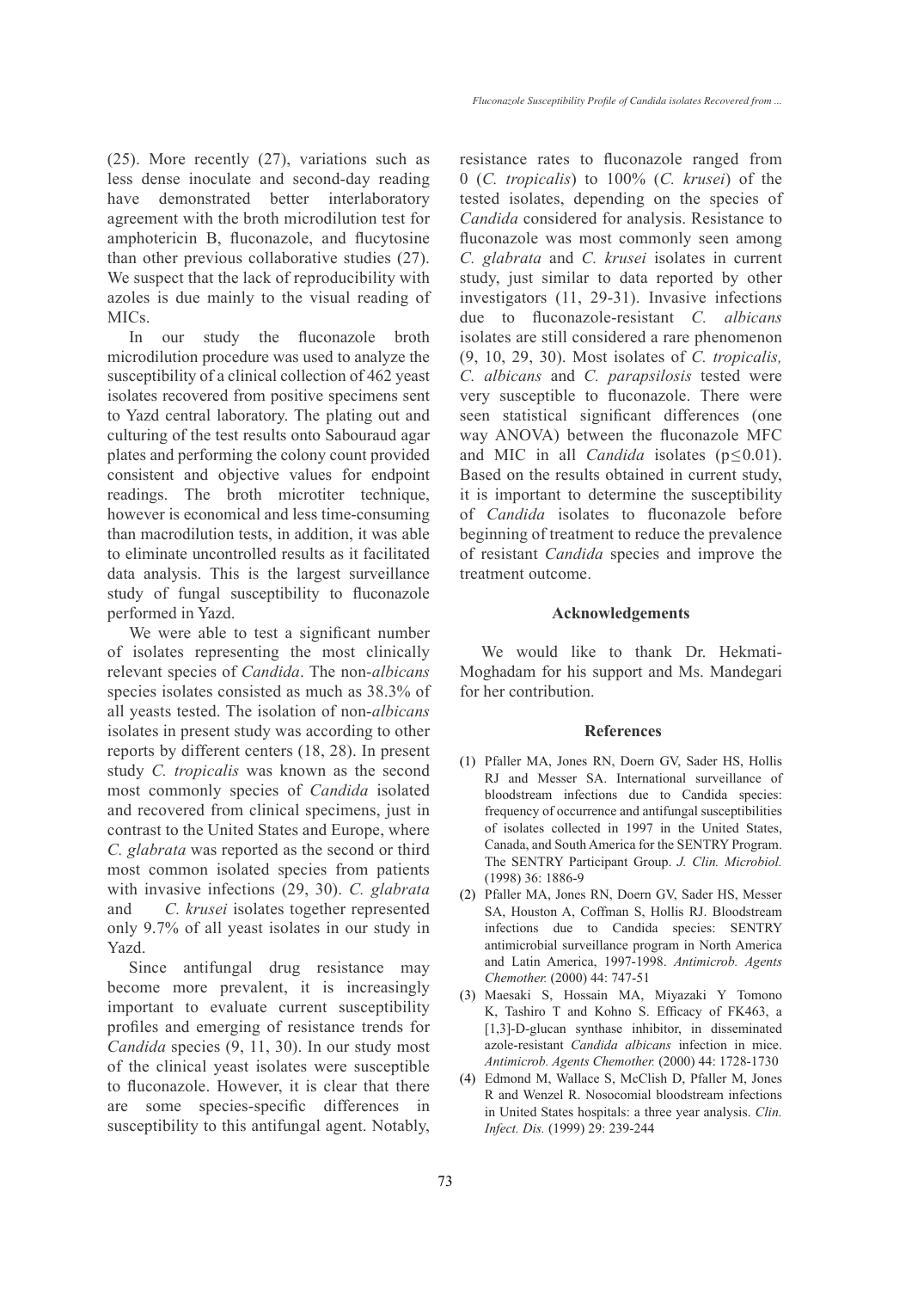- Takakura S, Fujihara N, Saito T, Kudo T, Iinuma (5) Y and Ichiyama S. National surveillance of species distribution in blood isolates of *Candida* species in Japan and their susceptibility to six antifungal agents including voriconazole and micafungin. *Antimicrob. Agents Chemother*. (2004) 53: 283-289
- Walker CK.Reproductive Tract Infections: sexually (6) transmitted diseases. In: Larry J. Copeland, editors. Textbook of Gynecology, 2nd ed. Philadelphia: W.B.Saunders.(2000): 869-90
- Shanaz Ali B and Tohidi A. Prevalence of *Candida* (7) vaginitis among the symptomatic patients in Kerman. *J. Qazvin Univ. Med. Sci.* (2000) 13: 42-47
- Fati AM, Tavasoli F, Mosavi SH and Boshralamin SA. (8) The therapeutic effect of clotrimazole, nystatin, and povidion iodin in treatment of vaginal candidiasis. *Med. J. Mashhad Univ. Med. Sci*. (2007) 49: 375- 378
- (9) Neely MN and Ghannoum MA. The exciting future of antifungal therapy. *Eur. J. Clin. Microbiol. Infect. Dis*. (2000) 19: 897-914
- $(10)$  Rex J, Rinaldi MG and Pfaller MA. Resistance of *Candida* species to fluconazole. *Antimicrob. Agents Chemother.* (1995) 39: 1-8
- Espinel-Ingroff A. Clinical relevance of antifungal (11) resistance. *Infect. Dis. Clin. North Am.* (1997) 30: 19-28
- (12) Cormican MG and Pfaller MA. Review standardization of antifungal susceptibility testing. *Antimicrob. Agents Chemother.* (1996) 38: 561-578
- (13) Rex JH, Pfaller MA, Galgiani JN, Bartlett MS, Espinel-Ingroff A, Ghannoum MA, Lancaster M, Odds FC, Rinaldi MG, Walsh TJ and Barry AL. Development of interpretive breakpoints for antifungal susceptibility testing: conceptual framework and analysis of *in vitroin vivo* correlation data for fluconazole, itraconazole, and *Candida* infections. Subcommittee on Antifungal Susceptibility Testing of the National Committee for Clinical Laboratory Standards. *Clin. Infect. Dis.* (1997) 24: 235-47
- Espinel-Ingroff A, Brachiesi F and Hazen KC. (14) Standardization of antifungal susceptibility testing and clinical relevance. *Med. Mycol.* (1998) 36: 68-78
- (15) National Committee for Clinical Laboratory Standards. *Reference Method for Broth Microdilution Antifungal Susceptibility Testing of Yeast, Approved Standard M27-A2.* National Committee for Clinical Laboratory Standards, Wayne Pa. (2002) (pages range)
- (16) Messer SA, Diekema DJ, Boyken L, Tendolkar S, Hollis RJ and Pfaller MA. Activities of micafungin against 315 invasive clinical isolates of fluconazoleresistant *Candida* spp. *J. Clin. Microbiol.* (2006) 44: 324-326
- (17) Guinea J, Sanchez-Somolinos M, Cuevas O, Pelaez T and Bouza E. Fluconazole resistance mechanisms in *Candida krusei*: The contribution of efflux-pumps*. Med. Mycol.* (2006) 44: 575-578
- Juliana C, De Resende P and De Resende MA. *In vitro* (18) antifungal susceptibility of clinical isolates of *Candida*

spp. from hospitalized patients. *Mycoses* (1992) 42: 641-644

- (19) Rex JH, Pfaller MA, Barry AL, Nelson PW and Webb CD. Antifungal susceptibility testing of isolates from a randomized multicenter trial of fluconazole versus amphotericin B as treatment of non-neutropenic patients with candidemia. *Antimicrob. Agents Chemother.* (1995) 39: 40-44
- Majoros C, Kardos LG, Szabo B, Kova M and Mara (20) A. Fluconazole susceptibility testing of *Candida inconspicua* clinical isolates: comparison of four methods. *Antimicrob. Agents. Chemother* (2005) 55: 275-276
- $(21)$  Terai H and Shimahara M. Atrophic tongue associated with *Candida*. *J. Oral Pathol. Med.* (2005) 34: 397- 400
- (22) Sandven P. Laboratory identification and sensitivity testing of yeast isolates. *Acta Odontol. Scand.* (1990) 48: 27-36
- Magaldi S, Mata S, Hartung C, Verde G, Debis L and (23) Marcano C. *In vitro* susceptibility of 137 *Candida* sp. isolates from HIV positive patients to several antifungal drugs. *Mycopathologia* (2000) 149: 63-68
- (24) Barry AL, Pfaller MA, Brown SD, Espinel-Ingroff A, Ghannoum MA, Knapp C, Rennie RP, Rex JH and Rinaldi MG. Quality control limits for broth microdilution susceptibility tests of ten antifungal agents. *J. Clin. Microbiol.* (2000) 38: 3457-3459
- (25) Yang YL, Li SY, Cheng HH and Lo HJ. The trend of susceptibilities to amphotericin B and fluconazole of *Candida* species from 1999 to 2002 in Taiwan. *BMC Infect. Dise.* (2005) 5: 1-5
- (26) Baddley JW and Moser SA. Emerging fungal resistance. *Clin. Lab. Med*. (2004) 24: 721-735
- (27) Anaissie E, Paetznick V and Bodey GP. Fluconazole susceptibility testing of *Candida albicans*: microtiter method that is independent of inoculum size, temperature, and time of reading. *Antimicrob. Agents Chemother*. (1990) 35: 1641-1646
- (28) Espinel-Ingroff, Kish CW, Kerkering TM, Fromtling RA, Bartizal K, Galgiani JN, Villareal K, Pfaller MA, Gerarden T, Rinaldi MG and Fothergili A. Collaborative comparison of broth macrodilution and microdilution antifungal susceptibility tests. *J. Clin. Microbiol.* (1992) 30: 3138-3145
- (29) Paiva Martins CA, Koga-Ito CY and Cardoso AO. Presence of *staphylococcus* spp. and *Candida* spp. in the human oral cavity*. Braz. J. Microbiol.* (2002) 33: 236-240
- (30) Pfaller MA, Jones RN and Doern GV. Bloodstream infections due to *Candida* species: SENTRY Antimicrobial surveillance program in North America and Latin America, 1997-1998. *Antimicrob. Agents Chemother.* (2000) 44: 747-51
- (31) Sanguinetti M, Posteraro B, Fiori B, Ranno S, Torelli R and Fadda G. Mechanisms of azole resistance in clinical isolates of *Candida glabrata* collected during a hospital survey of antifungal resistance. *Antimicrob. Agents Chemother*. (2005) 49: 668-679